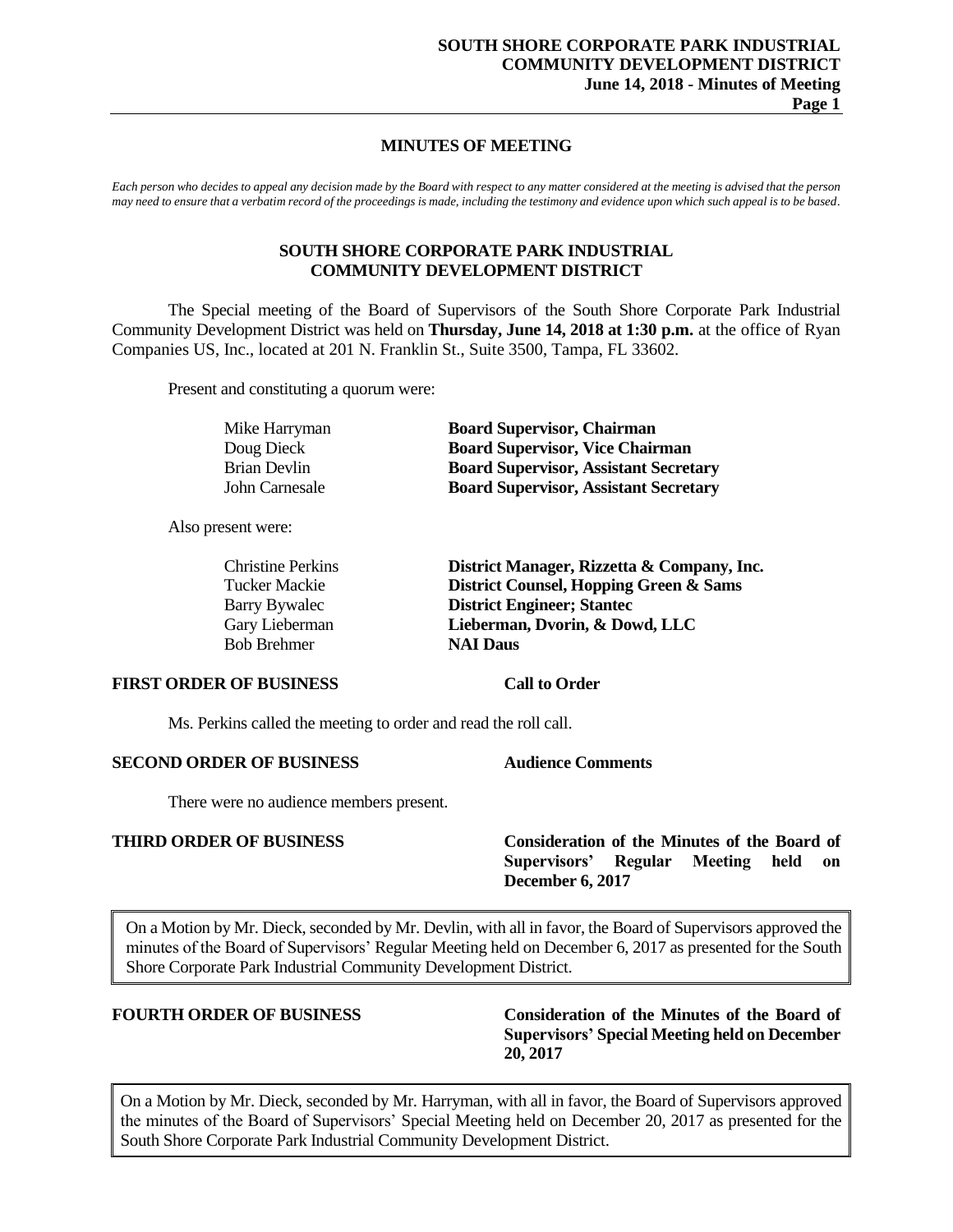### **FIFTH ORDER OF BUSINESS Consideration of Operations and Maintenance Expenditures for November 2017 through April 2018**

Mr. Dieck inquired about the breakdown of insurance requirements for the District, and Ms. Tucker reviewed general liability and public officials liability insurance with the Board.

On a Motion by Mr. Dieck, seconded by Mr. Harryman, with all in favor, the Board of Supervisors approved the Operations and Maintenance Expenditures for November 2017 (\$9,566.43) December 2017 (\$7,957.05) January 2018 (\$20,948.73) February 2018 (\$19,902.22) March 2018 (\$14,937.32) & April 2018 (\$9,380.97) as presented for the South Shore Corporate Park Industrial Community Development District.

### **SIXTH ORDER OF BUSINESS Presentation of Proposed Budget for Fiscal Year 2018/2019**

1. Consideration of Resolution 2018-05 Approving Proposed Budget and Setting the Public Hearing

Ms. Perkins presented the proposed budget for fiscal year 2018-2019, communicating that the proposed budget as presented is similar to previous fiscal years'. Ms. Perkins and Ms. Tucker reviewed the budget process dictated by statute, how assessments are levied, and requirements of the final public hearing.

On a Motion by Mr. Dieck, seconded by Mr. Devlin, with all in favor, the Board of Supervisors adopted Resolution 2018-05, Approving Proposed Budget and Setting the Public Hearing for August 15, 2018 at 1:00 p.m. for the South Shore Corporate Park Industrial Community Development District.

### **SEVENTH ORDER OF BUSINESS Presentation of Registered Voter Count**

Ms. Perkins communicated that there is 1 registered voter within the District.

### **EIGHTH ORDER OF BUSINESS Consideration of Resolution 2018-06, Setting Landowners' Election**

Ms. Mackie reviewed the landowner election process with the Board. Discussion ensued regarding scheduling the date, time, and location of the landowner election in November.

On a Motion by Mr. Dieck, seconded by Mr. Harryman, with all in favor, the Board of Supervisors adopted Resolution 2018-06, Setting Landowners' Election for November 6, 2018 at 2:00 p.m. for the South Shore Corporate Park Industrial Community Development District.

# Ms. Mackie inquired about the status of her comments to be included within the fiscal year 2016-2017 audit, so that it reflects the payoff from the promissory note within the disclosure. Ms. Perkins communicated that she would follow-up with accounting staff, as she had not heard feedback as to why this information was not included in the current draft.

On a Motion by Mr. Dieck, seconded by Mr. Harryman, with all in favor, the Board of Supervisors accepted the Fiscal Year 2016-2017 Audit as amended with comments from District Counsel for the South Shore Corporate Park Industrial Community Development District.

# **NINTH ORDER OF BUSINESS Presentation of Fiscal Year 2016-2017 Audit**